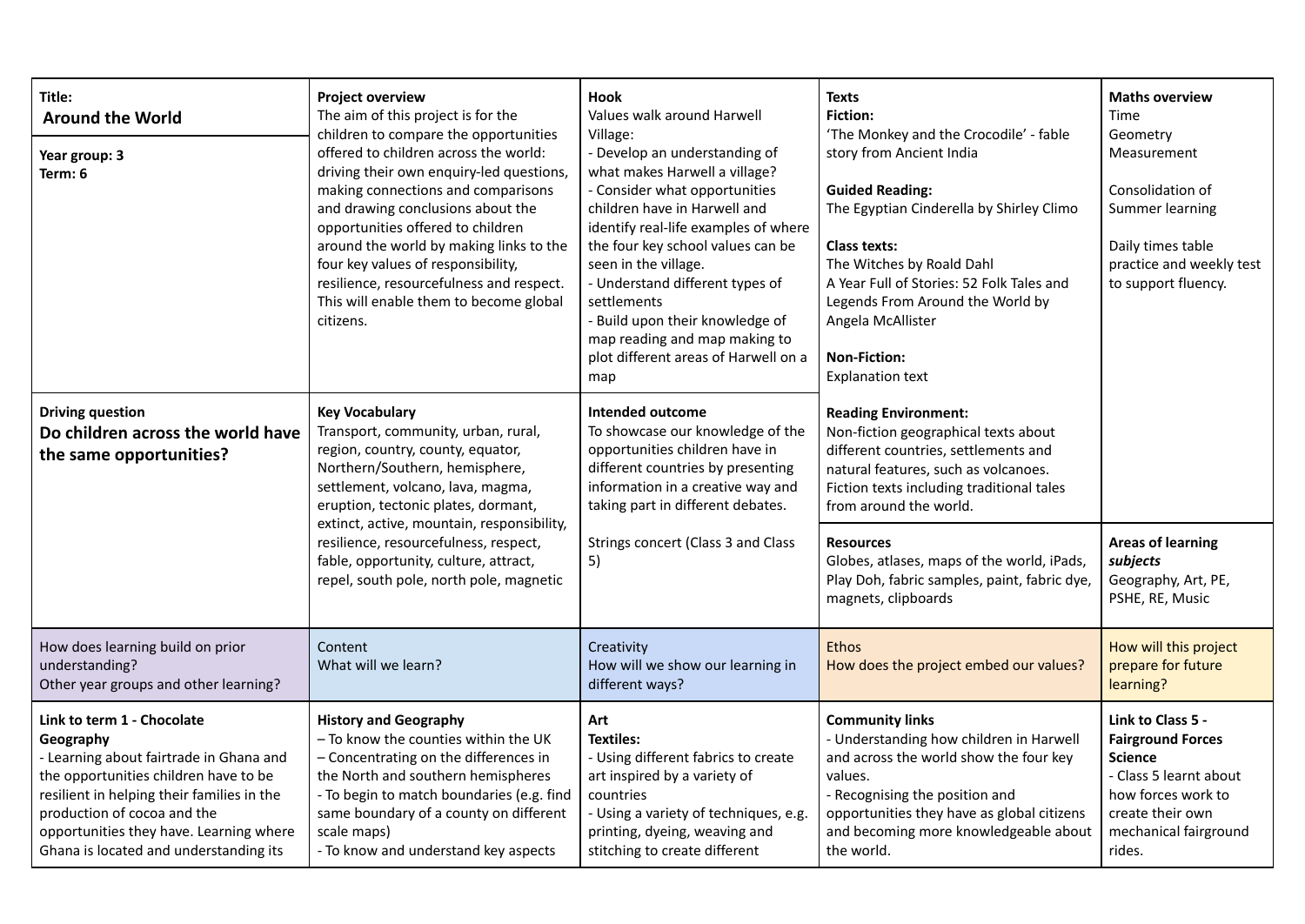| human and natural features<br>- This Geographical understanding will<br>help the children compare different<br>opprtunities children have and consider<br>differences in northern, equatorial and<br>southern hemispheres.<br>Link to term 3 - Vile Victorians<br>Geography<br>- Using maps and atlases to locate cities<br>within the UK<br>- Being able to use maps will allow the<br>children to identify different countries<br>across the world on both a large and<br>smaller scale.<br>Link to term 5 - Growth and Empire<br>Geography and PE<br>- Make a map of a short route<br>experiences with features in current<br>order (not to scale)<br>- Following maps and instructions<br>correctly<br>- Moving from one location to another -<br>safely<br>- The children will build upon these skills<br>by making a map of Harwell village and<br>plotting the values they can see on there<br>(not to scale)<br><b>PSHE</b><br>- Understanding more about global<br>citizenship through the relationships<br>topic<br>- This will help Class 3 make connections<br>to the position of children across the<br>world and consider the opportities they | of:<br>- Types of settlements<br>- Volcanoes<br>- To use fieldwork to observe, measure,<br>record and present the human and<br>physical features in the local area using<br>a range of methods<br><b>Science</b><br>Forces and Magnets:<br>- Notice that some forces need contact<br>but magnetic forces can act at a<br>distance<br>- Describe magnets as having two poles<br>- Predict whether 2 magnets will attract<br>or repel each other, depending on<br>which poles are facing<br>- Comparative/Fair testing<br>- Pattern seeking<br>- Identifying/Classifying/Grouping<br><b>PSHE</b><br><b>Changing Me</b><br>- Understanding that everyone is unique<br>and special<br>- Expressing how they feel when change<br>happens<br>- Understanding and respecting the<br>changes that they see in themselves and<br>other people<br>- Knowing who to ask if they are worried<br>about change and start to consider the<br>changes they will make next year as<br>they move to a new class<br><b>RE</b><br>Hinduism - 'Would visiting the River | textural effects<br><b>Form and Sculpture:</b><br>- Create forms and sculptures from<br>varies different materials<br>- Learn how bonding different<br>materials help to build up shapes<br>- Create models and structures<br><b>ICT</b><br><b>Multimedia:</b><br>- Take a series of pictures to form<br>an animation.<br>- Move items within their<br>animation to create movement on<br>playback.<br>- Edit and improve their animation.<br><b>Music</b><br>- Performing in the Strings concert<br>to share what they have learned<br>and play their instruments for their<br>parents/carers.<br>Literacy/ Speaking and Listening<br>- Writing fables and poems<br>inspired by traditional tales from a<br>variety of countries and cultures.<br>Home project<br>- Research a country that they<br>know very little about and then<br>present the information they find<br>in a creative way.<br>- Make links to the four key values,<br>position of childhood in their<br>country and | - Awareness of how life is both and similar<br>and different for children around the<br>world.<br><b>Possibilities</b><br>- Considering the potential impact they<br>can have upon the world as global<br>citizens.<br>- Knowing that they could have the<br>opportunity to travel anywhere in the<br>world and explore wonderful, exciting<br>places.<br><b>Respect</b><br>- Respect for other cultures, lifestyles and<br>peoples beliefs. Geography and RE<br>- Understanding and respecting the<br>changes they see in themselves and<br>others. PSHE<br><b>Resourcefulness</b><br>- Being resourceful can lead to the<br>creation of a new community. Geography<br><b>Resilience</b><br>- Children across the world show<br>resilience in different ways and overcome<br>challenges presented to them<br>- Being resilient in PE when learning<br>different athletic skills and being able to<br>keep going when they are challenged.<br><b>Responsibility</b><br>- Being a global citizen with rights,<br>opportunities and responsibilities who<br>understands how some of the actions and<br>work of people around the world help and | - Class 3 will learn about<br>forces and magnets,<br>including what they are<br>and which objects are<br>magnetic.<br><b>Link to Class 6 - Nations</b><br>Geography<br>- Class 6 have learnt<br>about their local and<br>wider geographic<br>surroundings and how<br>they compare to others.<br>- Class 3 will study their<br>local area using<br>fieldwork and compare<br>it to different countries<br>around the world. |
|--------------------------------------------------------------------------------------------------------------------------------------------------------------------------------------------------------------------------------------------------------------------------------------------------------------------------------------------------------------------------------------------------------------------------------------------------------------------------------------------------------------------------------------------------------------------------------------------------------------------------------------------------------------------------------------------------------------------------------------------------------------------------------------------------------------------------------------------------------------------------------------------------------------------------------------------------------------------------------------------------------------------------------------------------------------------------------------------------------------------------------------------------------------|----------------------------------------------------------------------------------------------------------------------------------------------------------------------------------------------------------------------------------------------------------------------------------------------------------------------------------------------------------------------------------------------------------------------------------------------------------------------------------------------------------------------------------------------------------------------------------------------------------------------------------------------------------------------------------------------------------------------------------------------------------------------------------------------------------------------------------------------------------------------------------------------------------------------------------------------------------------------------------------------------------------------------------------------------|------------------------------------------------------------------------------------------------------------------------------------------------------------------------------------------------------------------------------------------------------------------------------------------------------------------------------------------------------------------------------------------------------------------------------------------------------------------------------------------------------------------------------------------------------------------------------------------------------------------------------------------------------------------------------------------------------------------------------------------------------------------------------------------------------------------------------------------------------------------------------------------------------------------------------------------------------------------------------------------|-----------------------------------------------------------------------------------------------------------------------------------------------------------------------------------------------------------------------------------------------------------------------------------------------------------------------------------------------------------------------------------------------------------------------------------------------------------------------------------------------------------------------------------------------------------------------------------------------------------------------------------------------------------------------------------------------------------------------------------------------------------------------------------------------------------------------------------------------------------------------------------------------------------------------------------------------------------------------------------------------------------------------------------------------------------------------------------------------------------------------------------------------|---------------------------------------------------------------------------------------------------------------------------------------------------------------------------------------------------------------------------------------------------------------------------------------------------------------------------------------------------------------------------------------------------------------------------|
|                                                                                                                                                                                                                                                                                                                                                                                                                                                                                                                                                                                                                                                                                                                                                                                                                                                                                                                                                                                                                                                                                                                                                              |                                                                                                                                                                                                                                                                                                                                                                                                                                                                                                                                                                                                                                                                                                                                                                                                                                                                                                                                                                                                                                                    |                                                                                                                                                                                                                                                                                                                                                                                                                                                                                                                                                                                                                                                                                                                                                                                                                                                                                                                                                                                          |                                                                                                                                                                                                                                                                                                                                                                                                                                                                                                                                                                                                                                                                                                                                                                                                                                                                                                                                                                                                                                                                                                                                               |                                                                                                                                                                                                                                                                                                                                                                                                                           |
|                                                                                                                                                                                                                                                                                                                                                                                                                                                                                                                                                                                                                                                                                                                                                                                                                                                                                                                                                                                                                                                                                                                                                              |                                                                                                                                                                                                                                                                                                                                                                                                                                                                                                                                                                                                                                                                                                                                                                                                                                                                                                                                                                                                                                                    |                                                                                                                                                                                                                                                                                                                                                                                                                                                                                                                                                                                                                                                                                                                                                                                                                                                                                                                                                                                          |                                                                                                                                                                                                                                                                                                                                                                                                                                                                                                                                                                                                                                                                                                                                                                                                                                                                                                                                                                                                                                                                                                                                               |                                                                                                                                                                                                                                                                                                                                                                                                                           |
|                                                                                                                                                                                                                                                                                                                                                                                                                                                                                                                                                                                                                                                                                                                                                                                                                                                                                                                                                                                                                                                                                                                                                              |                                                                                                                                                                                                                                                                                                                                                                                                                                                                                                                                                                                                                                                                                                                                                                                                                                                                                                                                                                                                                                                    |                                                                                                                                                                                                                                                                                                                                                                                                                                                                                                                                                                                                                                                                                                                                                                                                                                                                                                                                                                                          |                                                                                                                                                                                                                                                                                                                                                                                                                                                                                                                                                                                                                                                                                                                                                                                                                                                                                                                                                                                                                                                                                                                                               |                                                                                                                                                                                                                                                                                                                                                                                                                           |
| have                                                                                                                                                                                                                                                                                                                                                                                                                                                                                                                                                                                                                                                                                                                                                                                                                                                                                                                                                                                                                                                                                                                                                         | Ganges feel special to a non-Hindu?'                                                                                                                                                                                                                                                                                                                                                                                                                                                                                                                                                                                                                                                                                                                                                                                                                                                                                                                                                                                                               | - Taking ownership of their                                                                                                                                                                                                                                                                                                                                                                                                                                                                                                                                                                                                                                                                                                                                                                                                                                                                                                                                                              | influence their lives. Geography                                                                                                                                                                                                                                                                                                                                                                                                                                                                                                                                                                                                                                                                                                                                                                                                                                                                                                                                                                                                                                                                                                              |                                                                                                                                                                                                                                                                                                                                                                                                                           |
|                                                                                                                                                                                                                                                                                                                                                                                                                                                                                                                                                                                                                                                                                                                                                                                                                                                                                                                                                                                                                                                                                                                                                              | - Understanding the significance of the                                                                                                                                                                                                                                                                                                                                                                                                                                                                                                                                                                                                                                                                                                                                                                                                                                                                                                                                                                                                            | learning and initiating their own                                                                                                                                                                                                                                                                                                                                                                                                                                                                                                                                                                                                                                                                                                                                                                                                                                                                                                                                                        | - To be responsible for their behaviour                                                                                                                                                                                                                                                                                                                                                                                                                                                                                                                                                                                                                                                                                                                                                                                                                                                                                                                                                                                                                                                                                                       |                                                                                                                                                                                                                                                                                                                                                                                                                           |
| Link to Class 1 - Harwell Happenings                                                                                                                                                                                                                                                                                                                                                                                                                                                                                                                                                                                                                                                                                                                                                                                                                                                                                                                                                                                                                                                                                                                         | River Ganges both for a Hindu and                                                                                                                                                                                                                                                                                                                                                                                                                                                                                                                                                                                                                                                                                                                                                                                                                                                                                                                                                                                                                  | enquiries                                                                                                                                                                                                                                                                                                                                                                                                                                                                                                                                                                                                                                                                                                                                                                                                                                                                                                                                                                                | when representing the school during the                                                                                                                                                                                                                                                                                                                                                                                                                                                                                                                                                                                                                                                                                                                                                                                                                                                                                                                                                                                                                                                                                                       |                                                                                                                                                                                                                                                                                                                                                                                                                           |
| <b>Geography and History</b>                                                                                                                                                                                                                                                                                                                                                                                                                                                                                                                                                                                                                                                                                                                                                                                                                                                                                                                                                                                                                                                                                                                                 | non-Hindu.                                                                                                                                                                                                                                                                                                                                                                                                                                                                                                                                                                                                                                                                                                                                                                                                                                                                                                                                                                                                                                         |                                                                                                                                                                                                                                                                                                                                                                                                                                                                                                                                                                                                                                                                                                                                                                                                                                                                                                                                                                                          | village walk. Hook                                                                                                                                                                                                                                                                                                                                                                                                                                                                                                                                                                                                                                                                                                                                                                                                                                                                                                                                                                                                                                                                                                                            |                                                                                                                                                                                                                                                                                                                                                                                                                           |
| - Class 1 learnt about how Harwell has                                                                                                                                                                                                                                                                                                                                                                                                                                                                                                                                                                                                                                                                                                                                                                                                                                                                                                                                                                                                                                                                                                                       |                                                                                                                                                                                                                                                                                                                                                                                                                                                                                                                                                                                                                                                                                                                                                                                                                                                                                                                                                                                                                                                    |                                                                                                                                                                                                                                                                                                                                                                                                                                                                                                                                                                                                                                                                                                                                                                                                                                                                                                                                                                                          |                                                                                                                                                                                                                                                                                                                                                                                                                                                                                                                                                                                                                                                                                                                                                                                                                                                                                                                                                                                                                                                                                                                                               |                                                                                                                                                                                                                                                                                                                                                                                                                           |
|                                                                                                                                                                                                                                                                                                                                                                                                                                                                                                                                                                                                                                                                                                                                                                                                                                                                                                                                                                                                                                                                                                                                                              |                                                                                                                                                                                                                                                                                                                                                                                                                                                                                                                                                                                                                                                                                                                                                                                                                                                                                                                                                                                                                                                    |                                                                                                                                                                                                                                                                                                                                                                                                                                                                                                                                                                                                                                                                                                                                                                                                                                                                                                                                                                                          |                                                                                                                                                                                                                                                                                                                                                                                                                                                                                                                                                                                                                                                                                                                                                                                                                                                                                                                                                                                                                                                                                                                                               |                                                                                                                                                                                                                                                                                                                                                                                                                           |
| changed as a village and will continue to                                                                                                                                                                                                                                                                                                                                                                                                                                                                                                                                                                                                                                                                                                                                                                                                                                                                                                                                                                                                                                                                                                                    |                                                                                                                                                                                                                                                                                                                                                                                                                                                                                                                                                                                                                                                                                                                                                                                                                                                                                                                                                                                                                                                    |                                                                                                                                                                                                                                                                                                                                                                                                                                                                                                                                                                                                                                                                                                                                                                                                                                                                                                                                                                                          |                                                                                                                                                                                                                                                                                                                                                                                                                                                                                                                                                                                                                                                                                                                                                                                                                                                                                                                                                                                                                                                                                                                                               |                                                                                                                                                                                                                                                                                                                                                                                                                           |